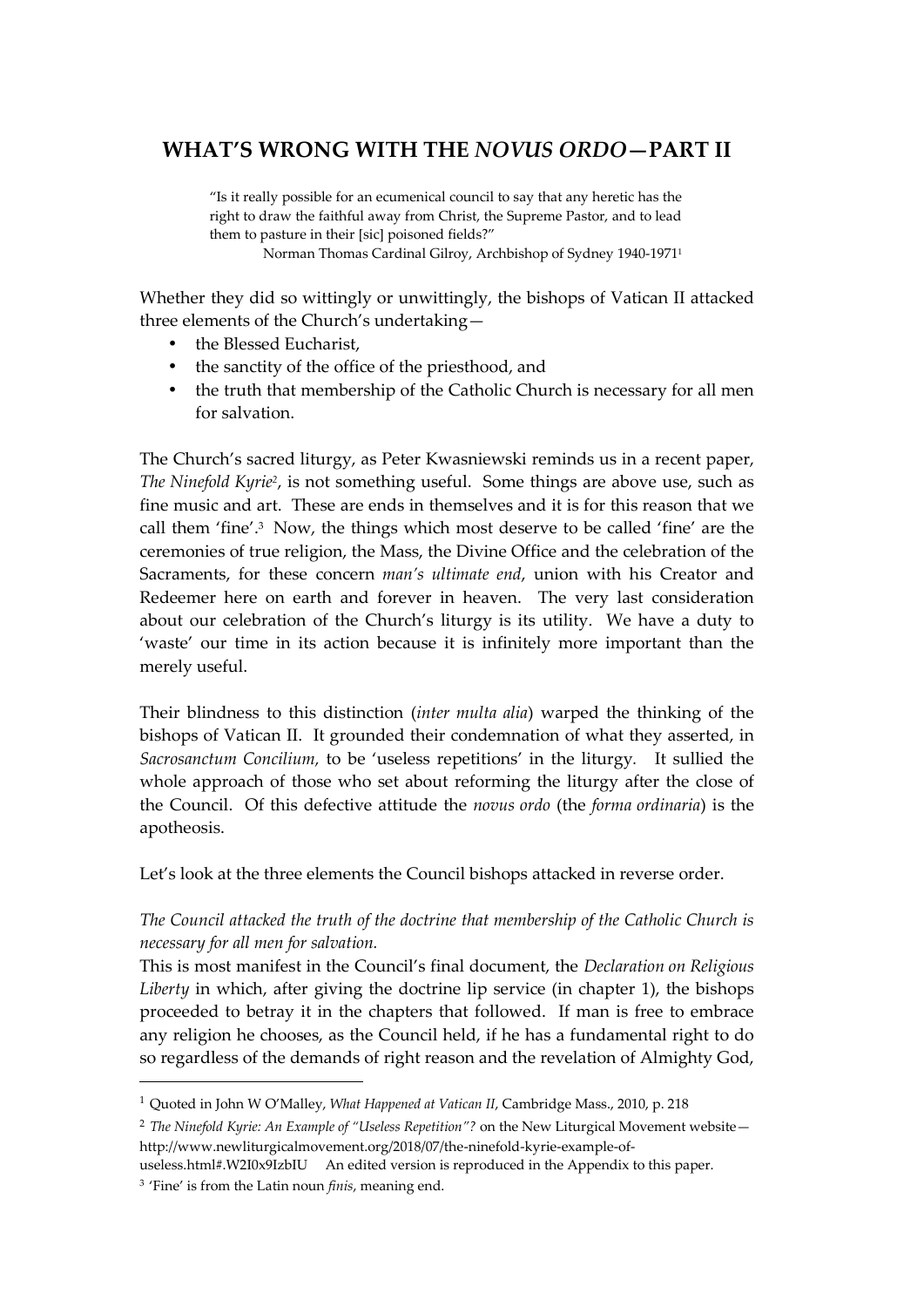it was utterly illogical for them to assert that their teaching "[left] untouched the Catholic doctrine on the moral duty of men… toward the true religion and… the one Church of Jesus Christ".

#### *The Council attacked the Office of the priesthood*

In adopting the Protestant perception of the priest as a function of the people of God the Council's bishops rejected the Church's position that he is chosen by God to stand in the place of Christ before men. The Protestant view is that the priest (or pastor) is a servant, a means to an end. The Catholic view is that the priest is an end, as Christ (Whom he represents) is an end, and that we are bound to heed him as we would heed Christ if we are to embrace the salvation promised us by God.

The sanctity of the office of the priesthood appears nowhere more clearly than in the celebration of High Mass in the Tridentine rite (*forma extraordinaria*). The celebrant, the one who stands in the place of Christ, is the focus. The centrality of his position is adverted to again and again in the ceremonies—

- o in the emulation of his posture by servers and faithful in standing for the opening psalm (*Psalm* 42) and *Confiteor*, in sitting for the *Gloria*, in standing for the Gospel, for the Creed;
- o in the precedence accorded him in all the actions of the Mass;
- o in the conduct of those who exercise the priestly functions on his behalf sub-deacon in chanting the Epistle, deacon in the chanting of the Gospel;
- o in the order of precedence in which the *thurifer* uses the censer;
- o in the deference with which his hand is kissed by *thurifer* and by servers in the execution of their offices.

The celebrating priest consummates the action of the Mass by his invocation of Christ's words in the double consecration. He is the *alter Christus* for all who attend, the one who performs the functions Christ Himself would perform. Indeed, Christ *is* present among them, present in the person of the priest.

The effect of the Council's abandonment of the Church's understanding of the sanctity of the priesthood is seen in the utter devastation of priestly and religious vocations and the disruption of the life of the faithful that followed the Council.

#### *The Council attacked the Blessed Eucharist*

The reverence due to the Blessed Sacrament is reflected in the detail and the rigour of ceremony that that has marked the holy sacrifice of the Mass since time immemorial. It is reflected in the attitude, one of respect for the sacred, given the altar on which the eternal sacrifice is offered.

"The essential principles of the liturgy were… strongly preserved by the traditional Church, foremost among them the understanding of the altar, which, far above any text, is central to the sense of Christian worship. This understanding has been destroyed by modern changes. The altar was replaced by a table, following an amateur's deduction from church archaeology, and the whole sense of what an altar is was lost in the disruption. What we see in modern churches is, in effect, not an altar but a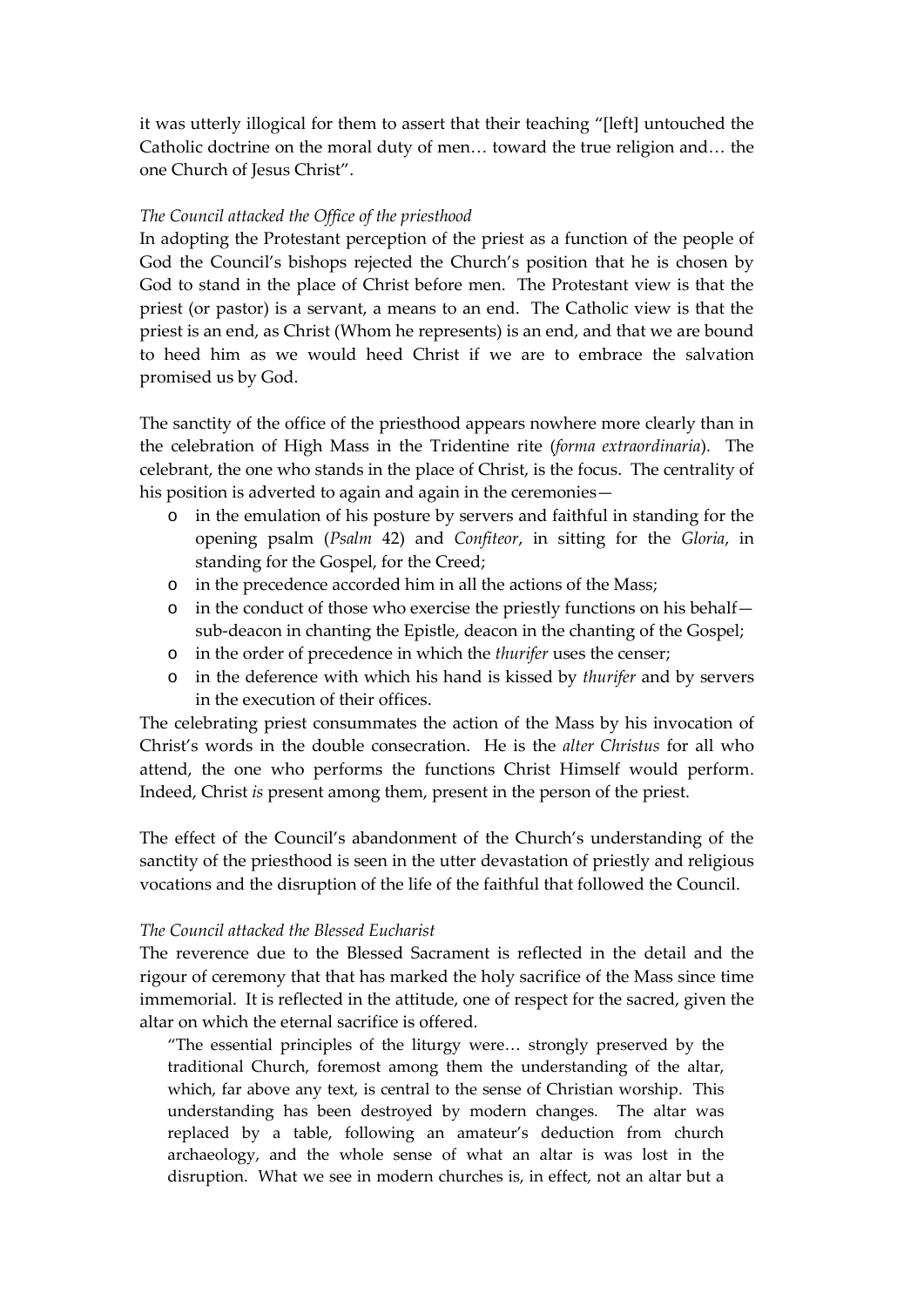platform for the priest's apparatus. We have all seen altars on which the most prominent object is a microphone—an apt symbol of the mechanical communication to which the liturgy has been reduced… [O]n the traditional altar… the only permitted things are the sacred vessels and the missal… In the traditional liturgy, as in the primitive Church, neither crucifix nor candles stand on the altar itself, and even less is there a place for flowers, which are extraneous to liturgical tradition… The placing of candles, and even more, of flowers on the altar is precisely the kind of late custom that the liturgists professed to be reforming; the result of their work has been to produce aberrations of which even the most ignorant priest of the old order would not have been guilty." (H.J.A. Sire, *Phoenix from the Ashes: the Making, Unmaking and Restoration of Catholic Tradition*, Kettering Ohio (Angelico Press) 2015, p. 263)

The Council bishops' attitude to the Blessed Eucharist, and to the Mass of which it is the Divine fruit, may be gathered from their behaviour at the discomforting of Cardinal Ottaviani, Secretary of the Holy Office, in the Council's First Session on October 30th, 1962.

[The Cardinal said] "Are we seeking to stir up wonder, or perhaps scandal, among the Christian people, by introducing changes in so venerable a rite that has been approved for so many centuries and is now so familiar? The rite of Holy Mass should not be treated as if it were a piece of cloth to be refashioned according to the whim of each generation." Speaking without a text, because of his partial blindness, he exceeded the ten-minute time limit which all had been requested to observe. Cardinal Tisserant, Dean of Council Presidents, showed his watch to Cardinal Alfrink, who was presiding that morning. When Cardinal Ottaviani reached fifteen minutes, Cardinal Alfrink rang the warning bell. But the speaker was so engrossed in his topic that he did not notice the bell, or purposely ignored it. At a signal from Cardinal Alfrink, a technician switched off the microphone. After confirming the fact by tapping the instrument, Cardinal Ottaviani stumbled back to his seat in humiliation. The most powerful cardinal in the Roman Curia had been silenced, and the Council Fathers clapped with glee. (Ralph A Wiltgen, *The Rhine flows into The Tiber*, New York, 1967; my copy Tan Books, 1985, pp. 28, 29)

The loss of the respect due to the Blessed Eucharist was confirmed in what followed, described by Sire as a "tide of anarchy… let loose in the Church as soon as the Council ended". (op. cit., p. 245) There followed—

- admission of ministers other than the priest for the distribution of Communion,
- **reception of Communion while standing,**
- **reception of Communion in the hand,**
- wholesale distribution of the Precious Blood with the inevitable desecration that follows on human clumsiness,
- celebration of Mass in places other than a dedicated church ('home Masses').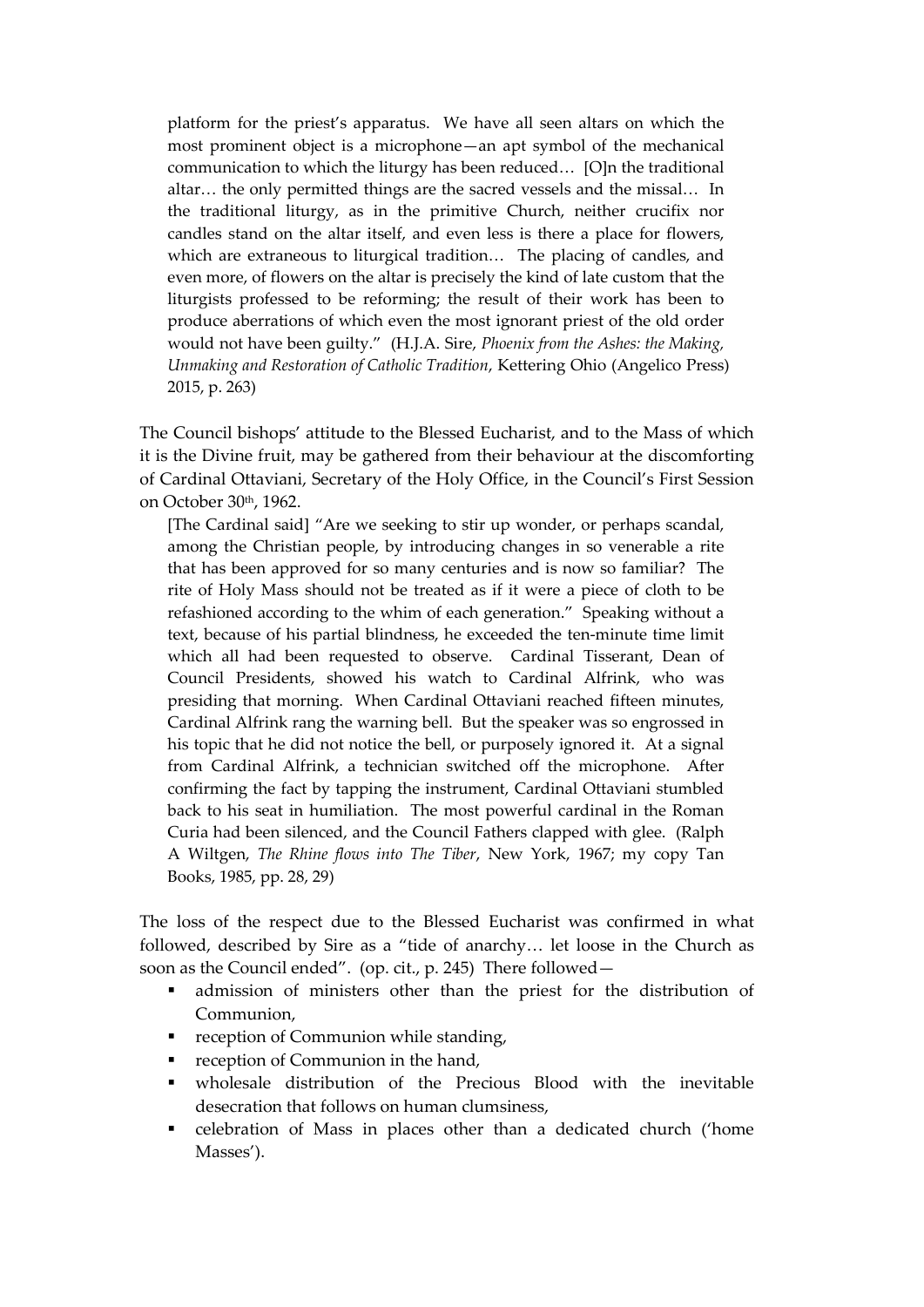## Sire goes on:

"In May 1967 the official process of desacralising the Mass was taken a long step further by the instruction *Tres Abhinc Annos*. It sanctioned the abandonment of the Latin Canon, and, in addition, gestures were abolished such as the laity's genuflection at the *Incarnatus* in the Creed, the repeated signs of the cross made by the priest during the Canon, the first genuflection at the Consecration, and most of the kissings of the altar; the priest was no longer required to keep his forefinger and thumb together after consecrating the Host, and the washing of hands at the end of the Mass was made optional. The attack on reverence and on the concept of the Mass as an action in which gesture is as expressive as words, was embodied in these changes." (Sire, op. cit., pp.245-6)

All that the modern Catholic has grown to expect of his local priest, his—

- inability to refrain from adding his own input in the vernacular to the celebration of the Holy Sacrifice;
- deliberate acts, or words, of desacralisation after Communion;
- **inappropriate bonhomie towards the faithful in the sacred place;**
- diminution, or denial, of one or other elements of the Church's doctrine in his sermons or interventions—

derive from this threefold attack initiated by the Council's bishops. They have produced in the faithful a languishing of the seventh of the Gifts of the Holy Spirit, *Fear of the Lord.* And, since as St Thomas teaches, the Supernatural Virtues and the Gifts grow like the fingers on a hand, it has produced a diminution generally of the force of the Virtues and of the Gifts among the faithful.

# *The Novus Ordo is doomed*

*Naturam expelles furca, tamen usque recurret,* the Roman poet Horace wrote<sup>4</sup> : "You may toss nature out with a pitchfork, she will always return." Grace imitates nature. *A fortiori, ergo,* though the sacred has been pitched aside by the reformers it is inevitable it will return. The Church's dedicated reverence for her Founder, Jesus Christ, will not abide the desacralisation and trivialising of the Mass which the reformers have embodied in the *novus ordo,* as it will not abide the prevarications and compromises of the faith embraced by the bishops of the Second Vatican Council and their successors.

Come the Pope who will return the faithful to the fullness of their calling, it is inevitable the rite will be condemned as it deserves.

But why wait? Every bishop has the fullness of the priesthood. Any bishop may heal the rite of its major defects in his diocese. Let him direct his priests to abandon the ersatz Eucharistic prayers (which are nothing but novelties for the sake of novelty) in favour of the Roman canon, 'the First Eucharistic Prayer'. Let him direct that Mass be offered *ad orientem*, i.e., facing Almighty God, not *versus populum*. Let him direct that his priests abandon:

<sup>4</sup> *Epistles* bk. 1, n. 10, I, 24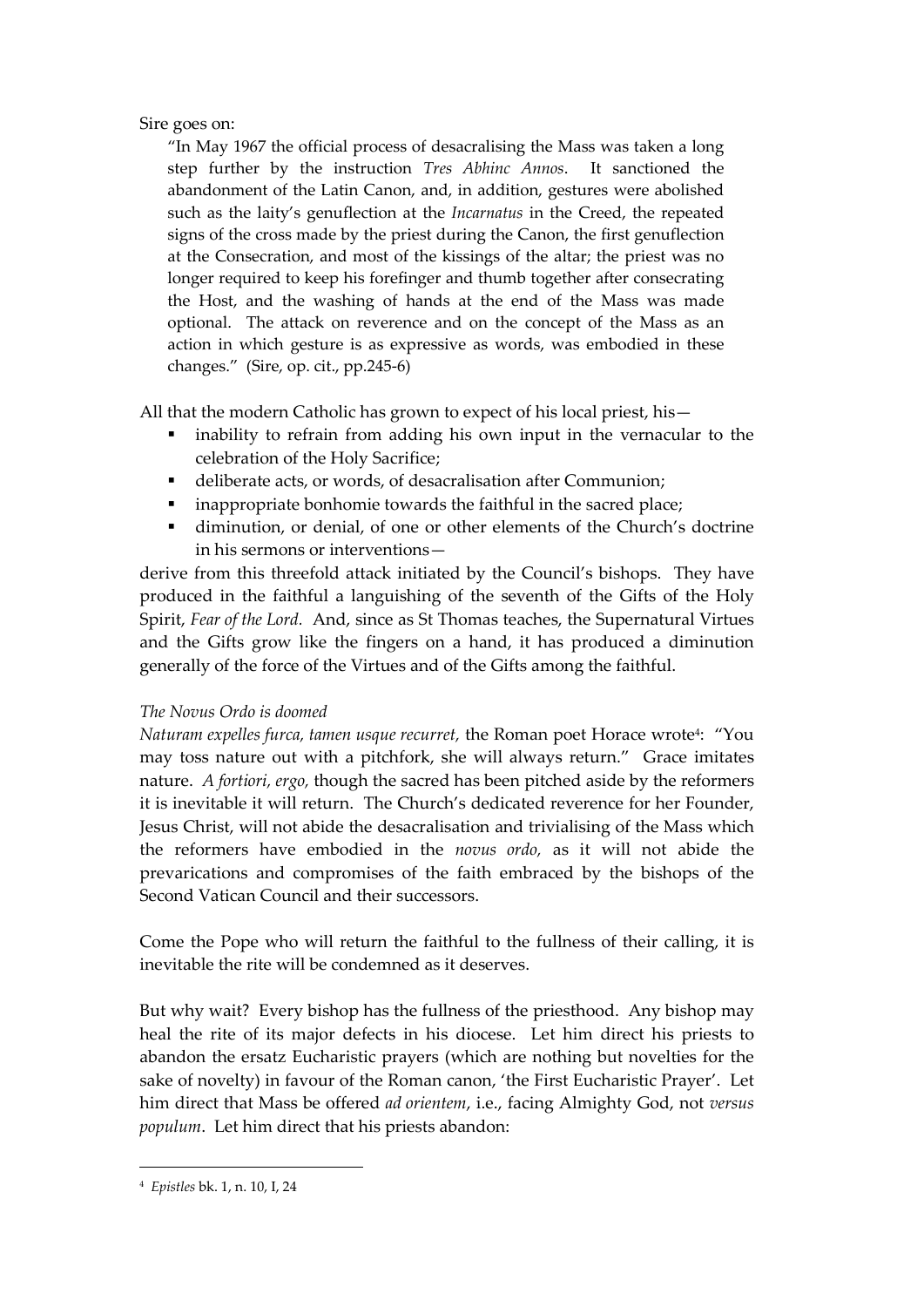- all interventions in the vernacular in the course of the Mass;
- limit their contribution in the vernacular to a sermon exploring the lessons in Gospel and Epistle, and only on Sundays and solemnities;
- offertory processions,
- the 'kiss of peace'
- interventions by anyone other than the priest before, during or after Mass, for any purpose.

Let him forbid, moreover, the presence of any woman or girl on the sanctuary. Let him insist that Communion will be given only to those kneeling, and never in the hand. Let him direct that a sacred silence, one that respects the immensity of the Divine Presence, shall be ever maintained by priests and people in all his churches at all times.

Let the bishop put his episcopacy on the line in these matters. Let him be a leader of his people, a shepherd, not a bloody sheep!

Michael Baker 24 th August, 2019—*St Bartholomew*

### *APPENDIX*

\_\_\_\_\_\_\_\_\_\_\_\_\_\_\_\_\_\_\_\_\_\_\_\_\_\_\_\_\_\_\_\_\_\_\_\_\_\_\_\_\_\_\_\_\_\_\_

# **THE NINEFOLD KYRIE: AN EXAMPLE OF "USELESS REPETITION"?**

Peter Kwasniewski, *New Liturgical Movement* website, 30<sup>th</sup> July 2018

Like the Byzantine liturgy, the traditional Roman liturgy is characterized by many examples of what we might call "purposeful repetition."

The *Asperges* antiphon and the Introit antiphon are repeated after their verses and doxologies. The doxology is said many times throughout Mass. *Psalm* 42 as laid out at the start features a number of repeated phrases. The *Kyrie*, of course, has nine petitions in three sections (3 x 3), of which the outer members are verbally identical. The *Confiteor* is said by the priest, then repeated by the servers with small differences, and then said again later in the Mass, right before the communion of the faithful. The *Domine, non sum dignus* is said three times by the priest, and then three times by the servers (either alone or together with the faithful). If we look beyond the Mass to the Divine Office, we see many more examples.

Most of these repetitions were discarded or brutally reduced in the liturgical reform, purportedly in pursuance of *Sacrosanctum Concilium* 34, which called for the reduction of "useless repetitions" (*repetitiones inutiles,* or *ineptas* as the original draft read).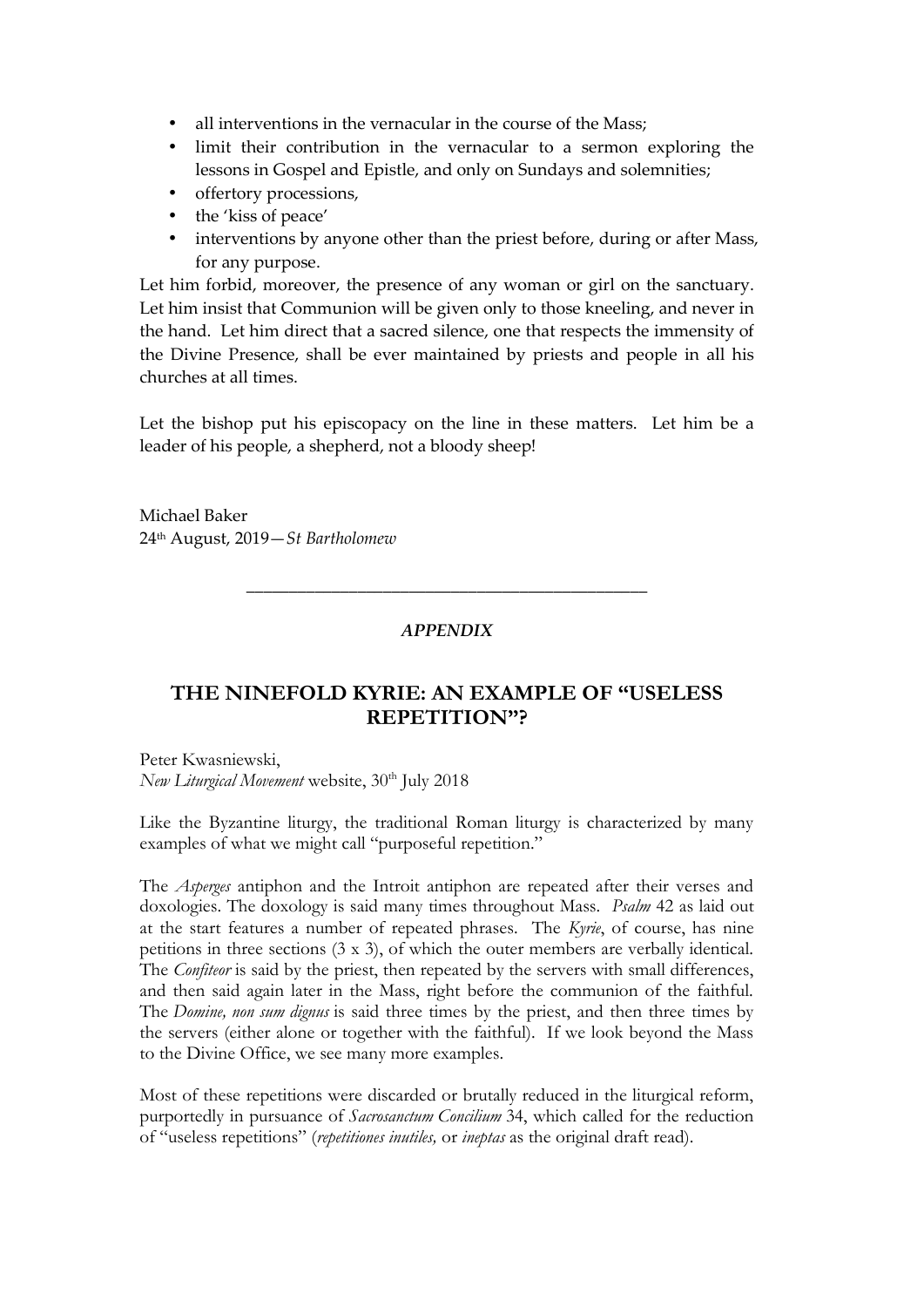St. Gertrude the Great was privileged with some of the most wondrous and detailed visions that any saint has ever received. In her *Revelations,* we read about a mystical Mass celebrated by Our Lord, in which Gertrude saw the Eternal High Priest Jesus Christ offering the High Mass in the convent. Here is the part that pertains to the Kyrie:

At the first *Kyrie eleison*, He granted her the remission of all the sins which she had contracted through human frailty; after which, the angels raised her up on her knees. At the second, He pardoned her sins of ignorance; and she was raised up by these princes, so that she stood before God. Then [at the third] two angels of the choir of Cherubim led her to the Son of God, who received her with great tenderness.

At the first *Christe eleison*, the Saint offered our Lord all the sweetness of human affection, returning it to Him as to its Source; and thus there was a wonderful influx of God into her soul, and of her soul into God, so that by the descending notes the ineffable delights of the Divine Heart flowed into her, and by the ascending notes the joy of her soul flowed back to God. At the second *Christe eleison*, she experienced the most ineffable delights, which she offered to our Lord. At the third *Christe eleison*, the Son of God extended His Hands, and bestowed on her all the fruit of His most holy life and conversation.

Two angels of the choir of Seraphim then presented her to the Holy Spirit, who penetrated the three powers of her soul. At the first *Kyrie eleison*, He illuminated her reason with the glorious light of Divine knowledge, that she might always know His will perfectly. At the second *Kyrie eleison*, He strengthened the irascible part of her soul to resist all the machinations of her enemies, and to conquer every evil. At the last *Kyrie eleison*, He inflamed her love, that she might love God with her whole heart, with her whole soul, and with her whole strength. It was for this reason that the choir of Seraphim, which is the highest order in the heavenly hosts, presented her to the Holy Ghost, who is the Third Person of the Most Holy Trinity, and that the Thrones presented her to God the Father, manifesting that the Father, Son, and Holy Ghost are One God, equal in glory, co-eternal in majesty, living and reigning perfect Trinity through endless ages. [1]

On another occasion, we read of how "the saint receives a triple absolution and benediction from the Blessed Trinity, through the merits of Jesus Christ." Once again this threefold mystical grace was granted precisely during the *Kyrie* of the Mass: As the saint heard Mass one day with the greatest fervour, it appeared to her that her guardian angel took her in his arms as if she were a little child, at the *Kyrie Eleison*, and presented her to God the Father, to receive His benediction, saying: "Eternal Father, bless Thy little child." And because for a time He replied not, as if He would testify by His silence that so miserable a creature was unworthy of this favour, she began to enter into herself, and to consider her unworthiness and nothingness with extreme confusion. Then the Son of God arose, and gave her the merits of His most holy life to supply her defects, so that she appeared as if clothed with a rich and shining robe, and as if she had attained to the full age and strength of Jesus Christ.

Then the Eternal Father inclined lovingly towards her, and gave her His absolution thrice, as a sign of the triple remission of all the sins which she had committed against His omnipotence in thought, word, or deed. The Saint offered in thanksgiving the adorable life of His only Son; and at the same time the precious stones with which her garments were adorned emitted a harmonious concert to the eternal glory of God, which testified how agreeable it is to Him to offer Him the all-perfect and holy life of His Son.

The same angel then [at the *Christe*] presented her to God the Son, saying: "Bless Thy sister, King of Heaven"; and having received from Him a triple benediction, to efface all the sins she had committed against the Divine Wisdom, he then presented her to the Holy Spirit, with these words: "O Lover of men, bless Thy spouse"; and she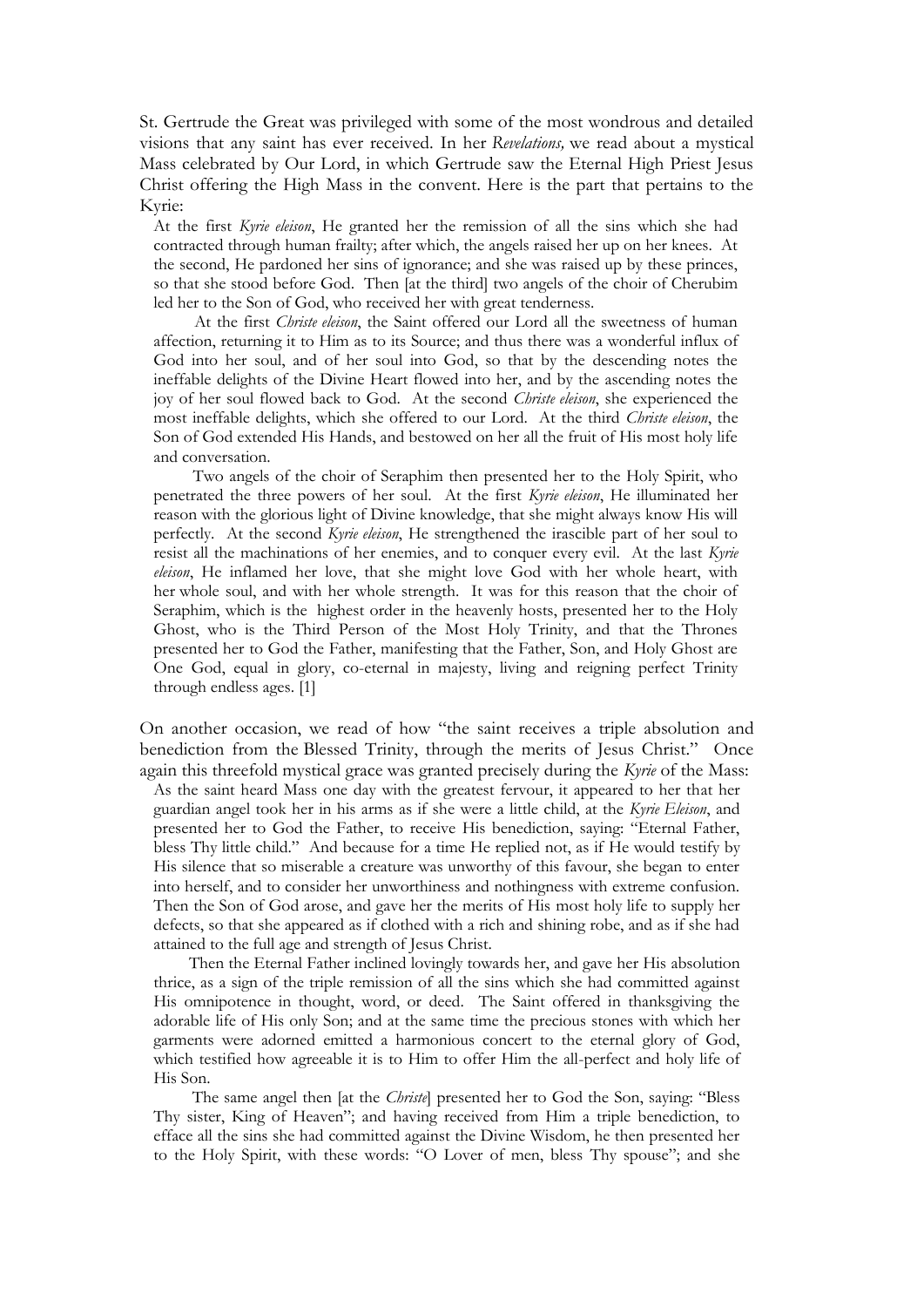received from Him also a triple benediction, in remission of all the sins which she had committed against the Divine Goodness.

Let those who read this reflect on these three benedictions at the *Kyrie Eleison*. [2]

By the time St. Gertrude was beholding these visions (she lived from 1256 to ca. 1302), most of the great *Kyrie* chants of the Gregorian repertoire had already been composed. These chants artistically exploit the musical balance and contrast made possible by a 3+3+3 structure. Perhaps the most stunning example is the *Kyrie* of Mass IX, the *Missa cum jubilo*.

The very fact that an age-old structure, numerologically luminous, on which mystical visions and musical masterpieces had been built up, was put aside by a committee of self-styled "experts" shows the extent to which the reform proceeded from crass contempt for liturgical tradition and sacred music, in spite of what *Sacrosanctum Concilium* had said elsewhere. How many examples of this sort of thing, examples sadly available *ad nauseam,* would it take to convince the fence-sitters that the reform deserves nothing better than the rubbish bin?

The ninefold *Kyrie* of the Mass is obviously directed to the Holy Trinity, as its oddness of number blocks any impression of "call and response". It is not a dialogue between "presider and assembly" but a cry of the faithful to the Most Holy Trinity. The sixfold *Kyrie*, on the other hand, is a textual expression of the anthropocentric "closed circle" of which Ratzinger wrote: the priest or cantor calls out "Lord, have mercy" to the people, and they respond to the priest or cantor. The *object* of the prayer (the Holy Trinity) is in tension with the *structure* of it (a binary this-that, back-and-forth)—since *one* set of *Kyrie eleison/Christe eleison/Kyrie eleison*, as in the monastic Office, would have sufficed, if God were the one being addressed.

Let me try to express this point again: the ancient ninefold *Kyrie* was replaced with a sixfold *Kyrie* in order to facilitate an "active participation" construed verbally and extrinsically, for there is no other textual, ritual, or musical justification for it.[3] We see here how utilitarian considerations outweighed continuity with tradition, aesthetics, and theological coherence. The lumbering sixfold *Kyrie* is symptomatic of the entire mentality behind the *Novus Ordo*, a point Henry Sire captures well in his book *Phoenix from the Ashes*:

The achievement of the liturgical purists, as they condemned the incoherences of the old rite, has thus been to introduce far more incoherences in the rite they have invented. The reason for this is the lack of integrity in their intentions, but it also stems from the method used when the Consilium set about recasting the liturgy. The Mass was divided into sections and each one given to a separate committee to revise. The result was that each part of the Mass had to be slightly tampered with; otherwise the committee concerned would not have justified its existence. The changes made follow no liturgical logic. In the *Kyrie eleison*, the old threefold repetition, going back to the earliest days of the Church, has been replaced by a twofold one. This was in pursuance of the Modernists' principle of abolishing ritual repetitions. Yet, if that were logically followed, there is no reason why the prayer should not be reduced to *Kyrie eleison, Christe eleison*, or indeed to *Kyrie Christe eleison*. Thus both logic and tradition go overboard so that a committee should do its petty meddling. At the same time, while one committee pruned repetitions here, another was introducing them in another part of the Mass, those of the responsorial psalm and the bidding prayers, which show repetitions of a kind from which the old rite was free. In their poverty of conception, the innovators' rule was that repetition was wrong unless they could think of nothing better themselves. [4]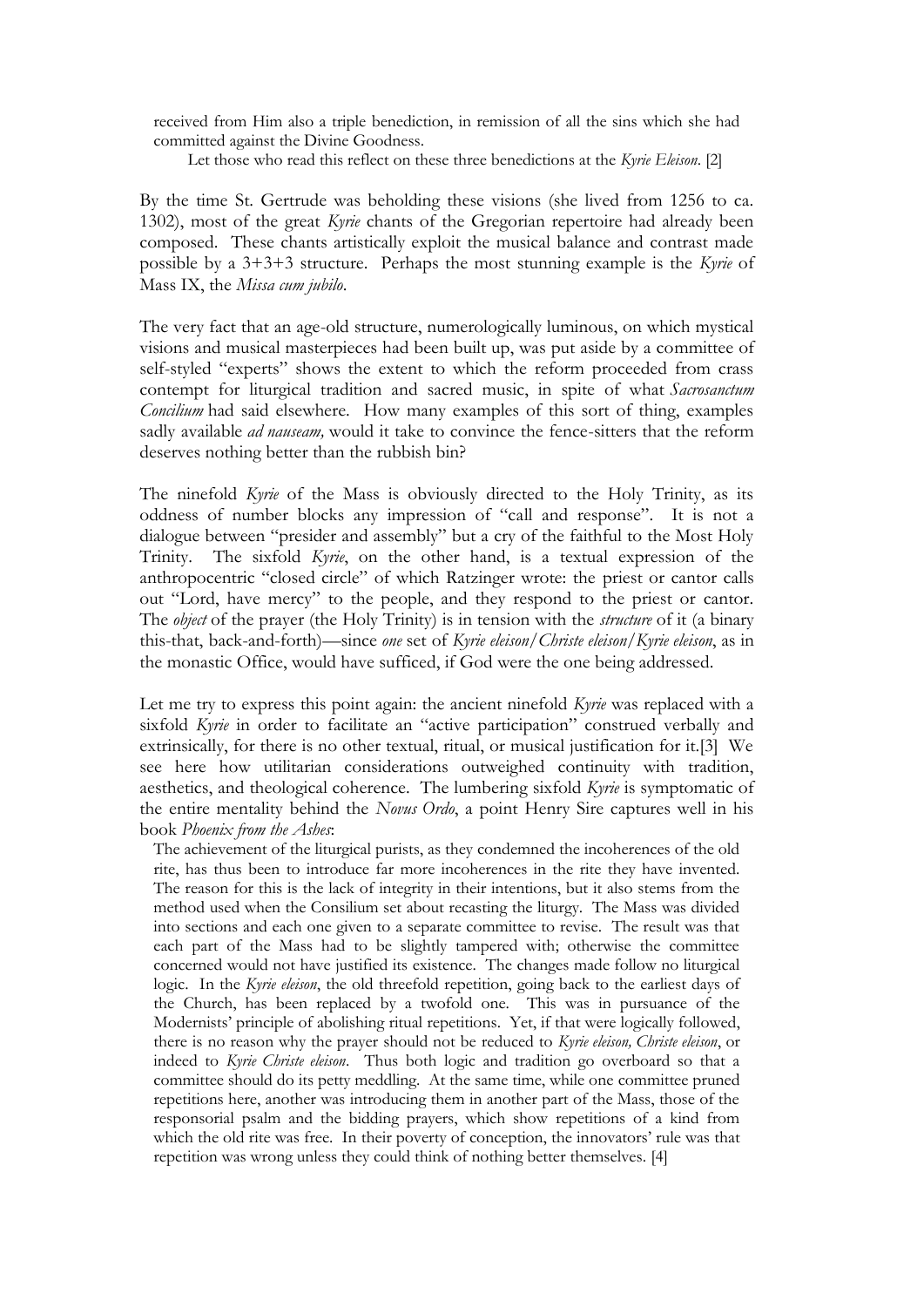Sire has put his finger on an irony that few have dared to speak about, namely, that the *Novus Ordo* exhibits more and worse defects in some of the very areas against which the cancer-phase Liturgical Movement directed its blazing arrows. Thus, we find far more useless repetition in the *Novus Ordo* than in the traditional Mass. Think about the Prayer of the Faithful: how many millions of times have we wearily said "Lord, hear our prayer" to the laundry-list of ill-formulated, poorly-read petitions at the podium? Or how many times have we repeated the response to the responsorial psalm, while visions of Hallmark cards danced in our heads, or we wondered if we or the rest of the people would remember the response, or whether all this has any point to it except to give the unemployed some work to do? Those who rejected the repetitions of tradition were punished for their pride with the lacklustre redundancies of concocted rites. [5]

In the Byzantine Divine Liturgy of St. John Chrysostom, *Lord, have mercy* is sung over 40 times by the people. The cascading petitions create an aura very like that which silence creates in the Roman Rite. An Eastern Orthodox Christian online wrote the following, to someone's objection about the number of *Kyrie's* in the liturgy:

I have found that the more I say it, the more genuine I get. It's like the first 10 times I'm slowly getting rid of all distracting thoughts. The next 10 times, I'm starting to get myself in the right frame of mind for prayer. The next 10 I'm starting to think about the meaning behind each word. Then during the final 10 I can actually pray it from my heart. [6]

The fact that lip service is paid to the "ancient and glorious East" by the very liturgists who savagely denuded the Roman Rite (or the Ambrosian or Mozarabic, etc.) or who today defend its naked state, shows up the intellectual dishonesty of the reforms and their pursuit of agendas at all costs, even at the price of consistency of principle. The Eastern liturgical tradition contains countless examples of textual and ritual repetition on a scale far more extravagant than anything the Latin tradition ever boasted. Take the liturgy of baptism, with its many threefold statements; or the multitude of prostrations in penitential seasons.

At the end of the day, the problem boils down to this: is *usefulness*, "cash value" so to speak, the best or ultimate criterion of whether something belongs in the liturgy or not? Let us ask this question: Is it *useful* to contemplate God? Do we justify our contemplation by saying that research shows that it strengthens the brain, promotes good sleep and low blood pressure, and leads to statistical improvements in cheerfulness? Or is it something worth doing for its own sake, or rather, for God's sake—and *therefore,* not surprisingly, something beneficial to us? Similarly, repetition, which is always meaningful and profitable when done in faith, hope, and charity, is a discipline primarily aimed at offering God praise, adoration, and glorification, an earthly likeness of the song of angels crying out "Holy, holy, holy…" in the presence of the Most Holy Trinity.

It is therefore strange, passing strange, that the Constitution on the Sacred Liturgy should tell us that repetition must be "useful". It is useful, but not in a utilitarian way, as David Clayton has recently explained—and yet, it is hard to see how the Council meant anything other than a surrender to modern American pragmatism: let's get things done as quickly and efficiently as possible. Boyz, we got things to do!

The solution, as it always has been and always will be, is to treat with the utmost respect all that proceeds from the mouth of God in His liturgical Providence. The